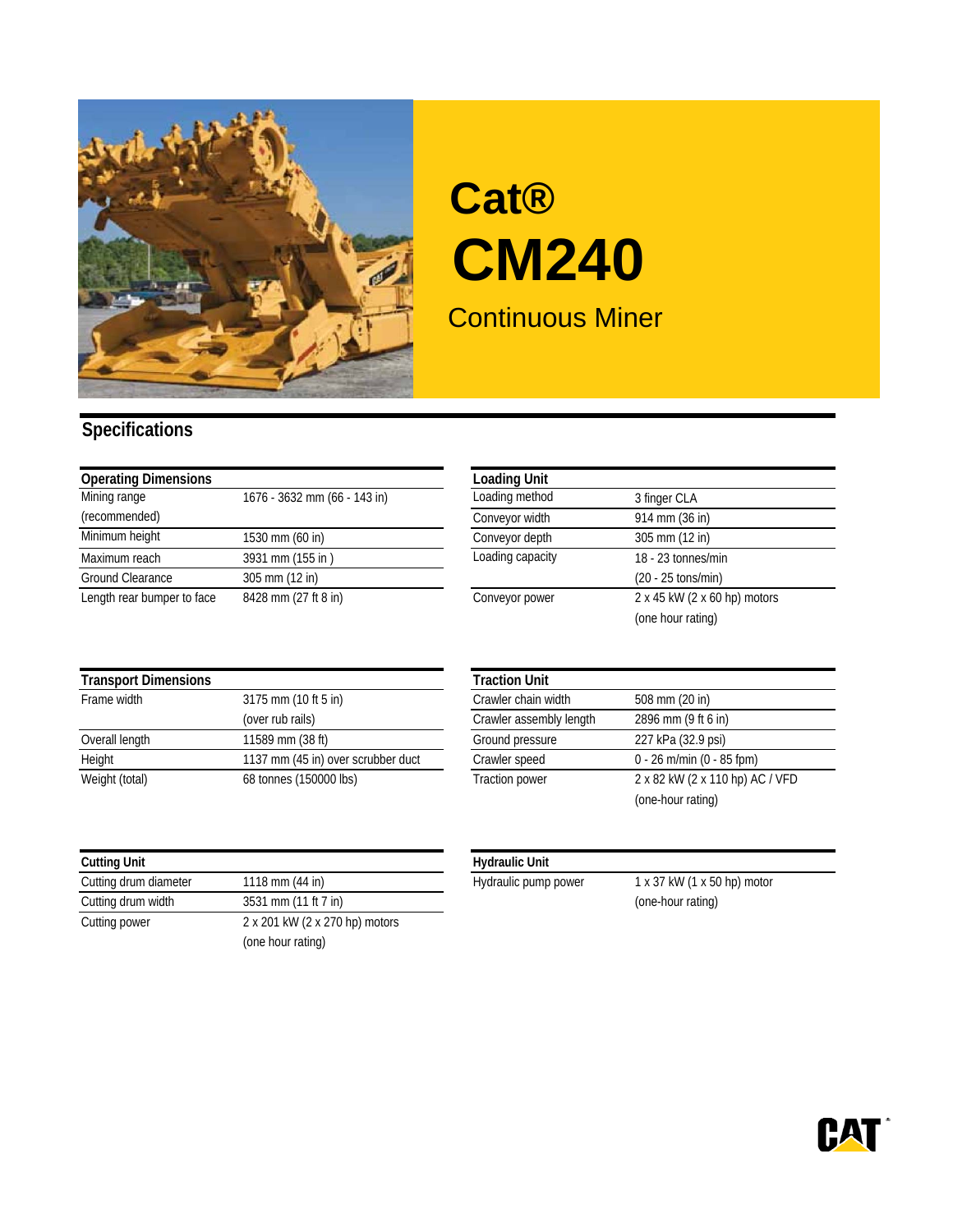## Continuous Miner - CM240

| <b>Optional Dust Suppression</b> |                             |
|----------------------------------|-----------------------------|
| Scrubber assembly                | <b>Top Mounted</b>          |
| Scrubber type                    | Wet bed                     |
| Scrubber capacity                | 3.8 cms (8000 cfm)          |
| Fan power                        | 1 x 22 kW (1 x 30 hp) motor |

| <b>Electrical System</b> |                                    |
|--------------------------|------------------------------------|
| Machine voltage          | 950 VAC 60 Hz                      |
|                          | (International voltages available) |
| Control system           | Processor based/                   |
|                          | radio remote control               |

Total Installed Power 694 kW (930 hp)

(one-hour rating w/o scrubber)

For more complete information on Cat Products, dealer services, and industry solutions, visit us on the web at **mining.cat.com** and **www.cat.com**

©2012 Caterpillar Inc. AEHQ0000 All rights reserved

CAT, CATERPILLAR, their respective logos, "Caterpillar Yellow" and the "Power:Edge" trade dress, as well as corporate and product identity used herein, are trademarks of Caterpillar and may not be used without permission.